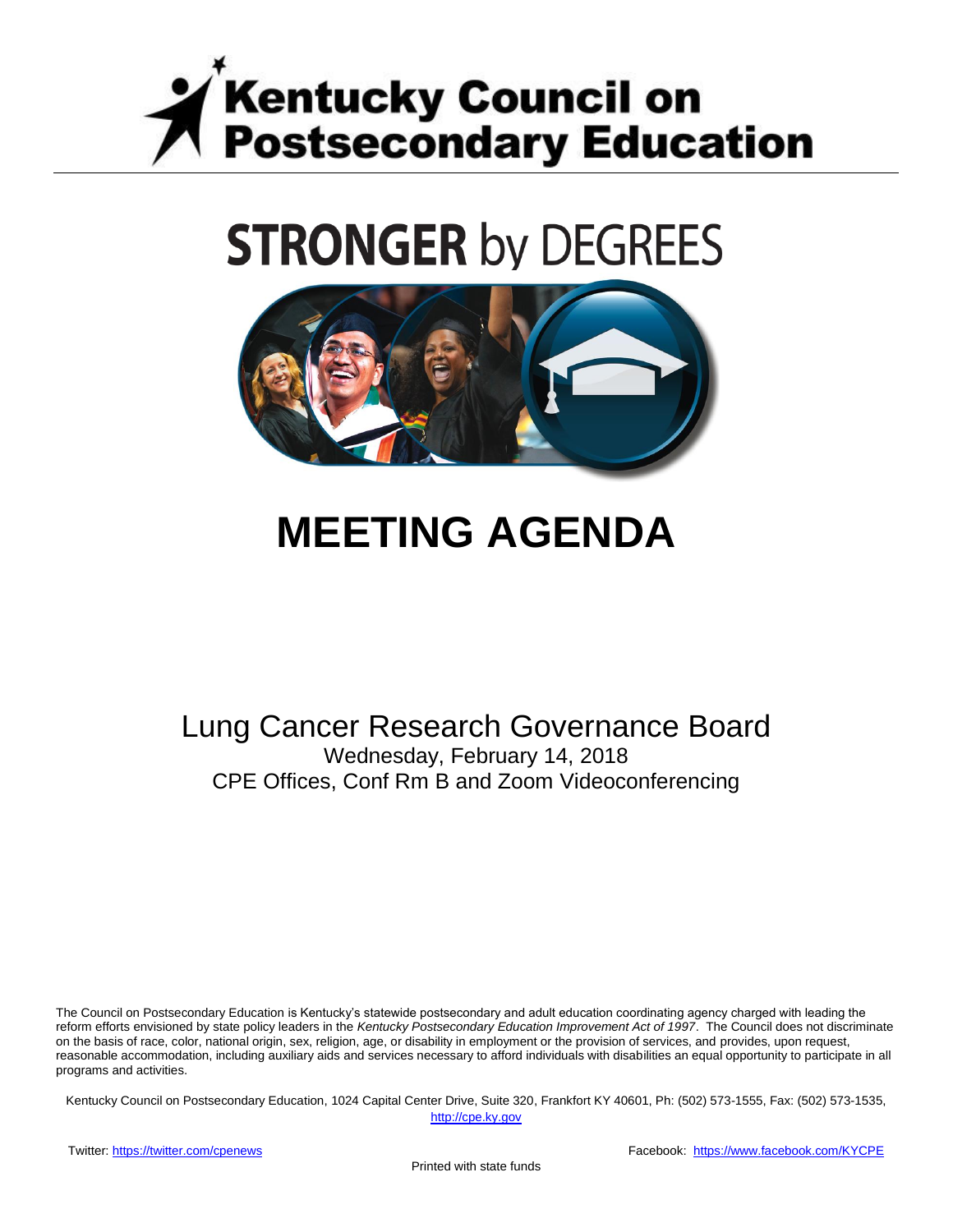#### **AGENDA**

Kentucky Lung Cancer Research Program Governance Board

#### Council on Postsecondary Education Wednesday, February 14, 2018 2:00 PM CPE Offices, Conf Rm B and Zoom Videoconferencing

| 1. Welcome and Roll Call                                                                 |    |
|------------------------------------------------------------------------------------------|----|
| 2. Action: Approval of Minutes, August 30, 2017                                          | 3  |
| 3. Cash Activity Report                                                                  | 5  |
| 4. Action: Grant Funding Request, University of Kentucky and University of<br>Louisville | 6  |
| 5. KLCRP 2018 Timeline                                                                   | 9  |
| 6. Action: 2018 Lung Cancer Board Meeting Dates                                          | 10 |
| 7. Budget Discussion                                                                     |    |
| 8. Other Business                                                                        |    |
| 9. Adjourn<br>Next Meeting Date - June 13, 2018                                          |    |

To comply with state open meeting rules, members attending must participate in person or by video conference.

> To participate via video conferencing, visit the following link: https://zoom.us/j/893732692

> > or

Dial: (646) 558-8656 (US Toll) or (669) 900-6833 (US Toll) Meeting ID: 893 732 692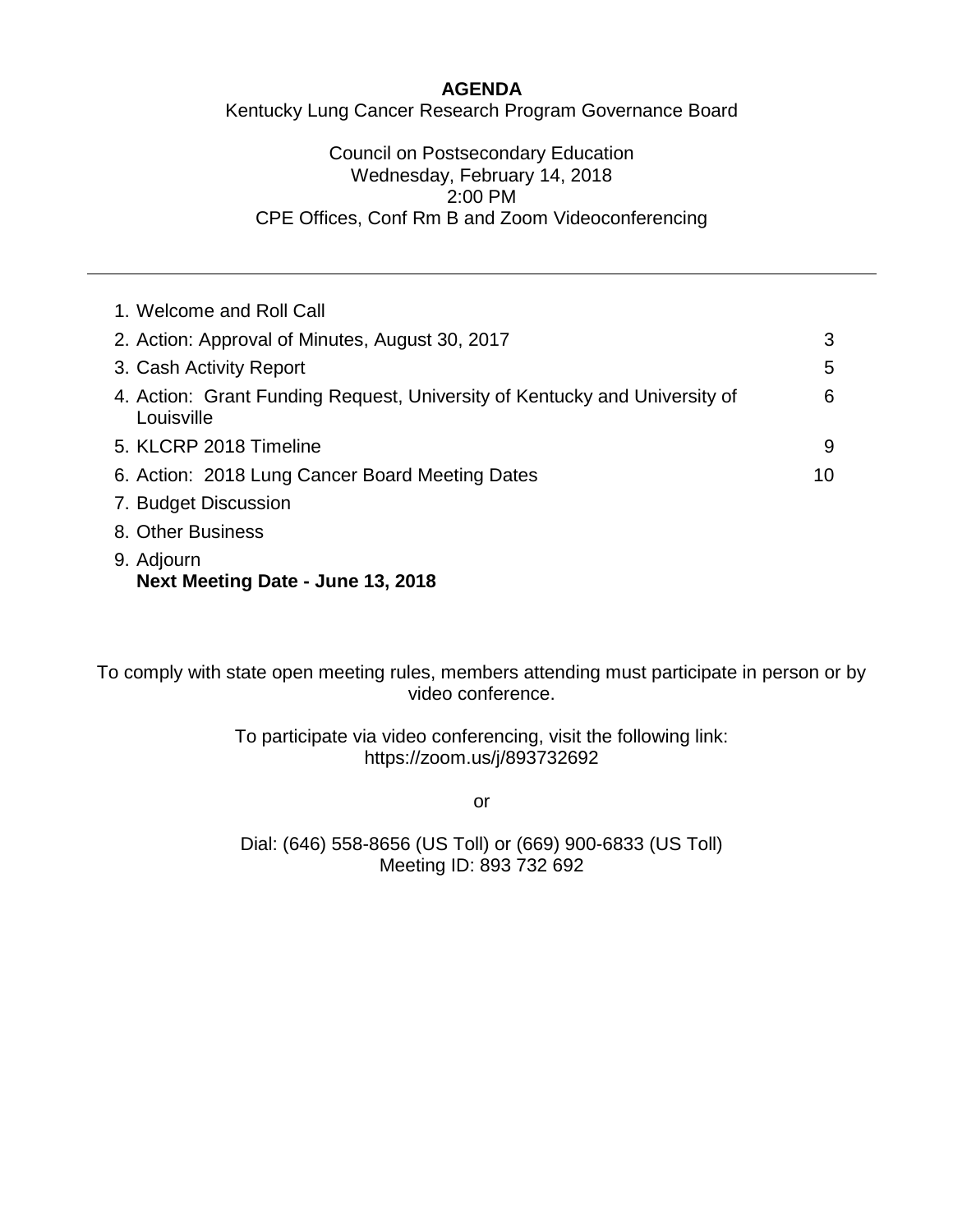## **Kentucky Lung Cancer Research Program Governance Board**

August 30, 2017 Meeting Minutes

The Kentucky Lung Cancer Research Program Governance Board met on Wednesday, August 30, 2017, at 2:00 p.m., ET, at the Council on Postsecondary Education, Conference Room A, Frankfort, Kentucky. Travis Powell presided over the meeting.

#### **WELCOME AND ROLL CALL**

The meeting of the KLCRP Governance Board was called to order by Travis Powell. Roll Call was taken and the following members were present: Jason Chesney, Dan Flanagan, Amtullah Khan (Zoom), Don Miller and Tim Mullett (Zoom). Mark Evers and Rajan Joshi were absent.

Others present were: Kris Damron (Zoom), Dianne Konzen, Nathan Vanderford (Zoom), Travis Powell and Debbie Weakly.

#### **APPROVAL OF MINUTES**

Travis Powell called for a motion to approve the minutes of July 12, 2017. A motion was made by Don Miller and seconded by Jason Chesney. The motion was approved.

#### **CASH ACTIVITY REPORT**

Travis referred to the Cash Activity Report and stated that the only change since the last meeting was interest that had been posted and payment to UK for their grants. He also referred to the FY17 End of Year Report and called for any questions. There were none.

#### **FY17 ANNUAL REPORT TO THE GOVERNOR**

Travis stated that reports had been submitted from the UK Markey Cancer Center and the UofL James Graham Brown Cancer Center. Both reports were submitted in the same format and outlined information on projects and cash flow. Dr. Miller stated that the lung cancer program has had a huge impact on both cancer centers, resulting in the centers working together in a productive manner. Dr. Mullet agreed with Dr. Miller's comment and stated the program has been an opportunity for recruitment of new faculty and a greater commitment to lung cancer research. KCTN Sites have enrolled 2,773 participants residing in 101/120 counties to KCTN trials, a saturation of 89% of the Commonwealth. All FY 2017 accruals support the priority portfolio outlined in the KLCR Strategic Plan.

Travis called for a motion to approve the FY17 Annual Report to the Governor. A motion was made by Tim Mullett and seconded by Don Miller. The motion was approved.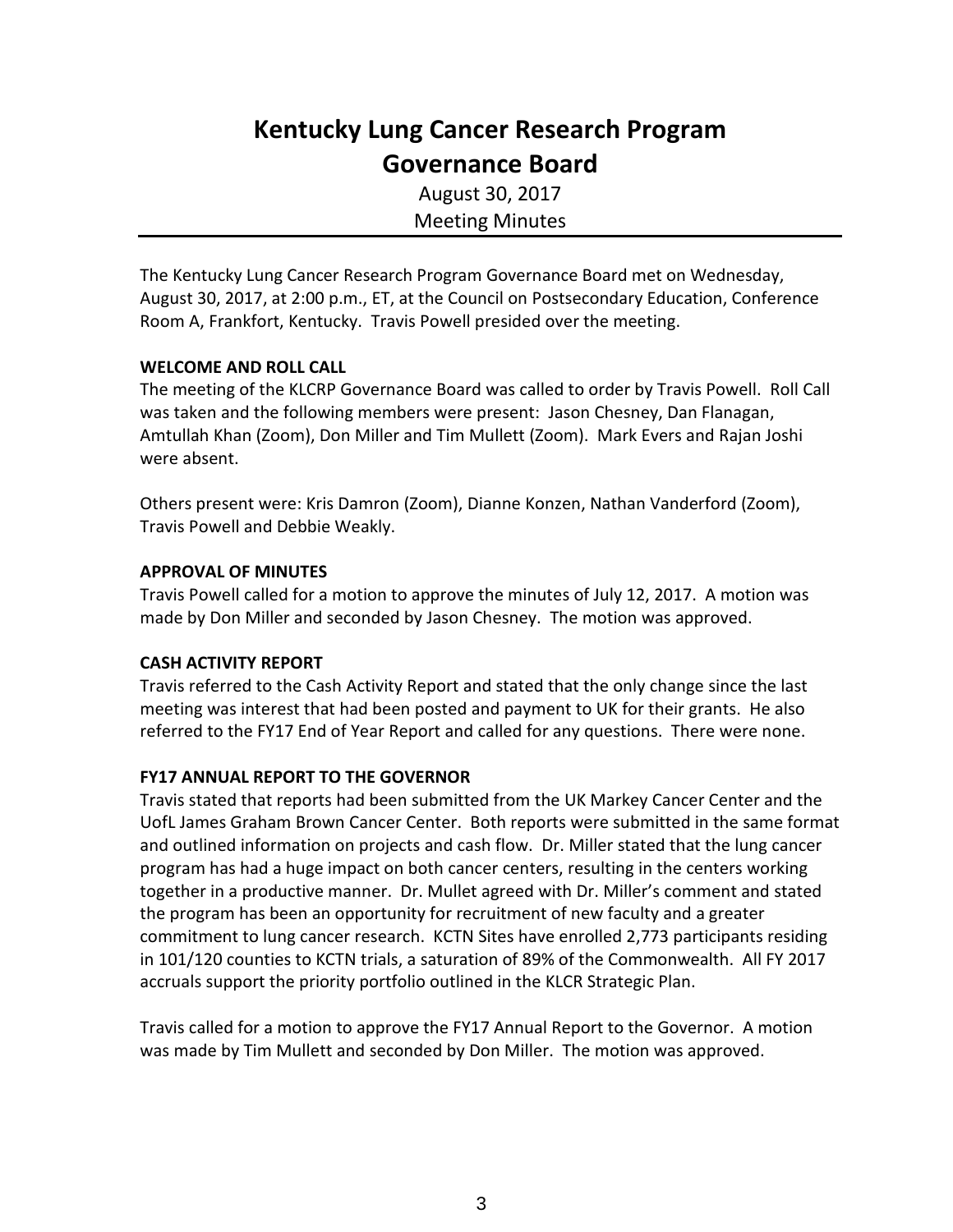#### **OTHER BUSINESS**

Travis stated that he has had conversation with the Governor's Office regarding Board appointments. He indicated that Dr. Miller will more than likely be reappointed and is hopeful that Joe Ellis appointed as a CPE representative. He will follow up again on the status of the appointments.

Travis announced that the next Lung Cancer Board meeting will be held on November 8.

With no further business, Travis called for a motion to adjourn. A motion was made by Jason Chesney and seconded by Dan Flanagan. The motion was approved and the meeting adjourned at 2:45 p.m.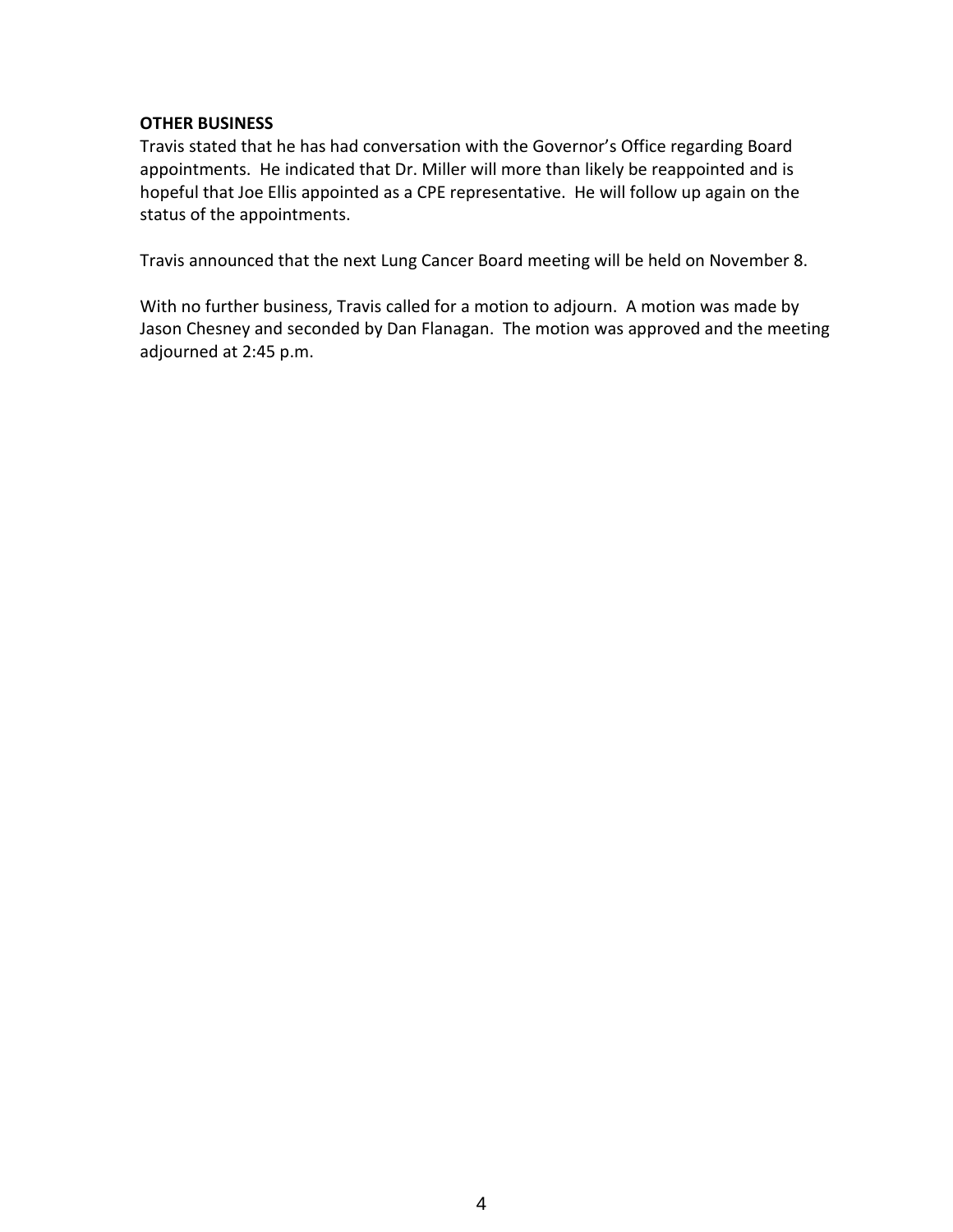|                       |                                         | 1,455,266.90                               | 1,462,668.20                 |                                                    | 1,460,724.20<br>1,310,724.20 | 1,160,724.20     | 1,010,724.20<br>1,010,724.20 |                                                                      |              |                                          |  |
|-----------------------|-----------------------------------------|--------------------------------------------|------------------------------|----------------------------------------------------|------------------------------|------------------|------------------------------|----------------------------------------------------------------------|--------------|------------------------------------------|--|
|                       | CASH                                    |                                            |                              |                                                    |                              |                  |                              |                                                                      |              |                                          |  |
|                       | comment                                 |                                            |                              |                                                    |                              |                  |                              |                                                                      |              |                                          |  |
|                       | <b>Total Allocation</b><br>(Calculated) |                                            |                              |                                                    |                              |                  |                              |                                                                      |              | 5,176,100.00                             |  |
|                       | Programs                                | 0.93                                       |                              |                                                    |                              |                  |                              |                                                                      |              | 1,208,000.00                             |  |
| <b>UofL Cancer</b>    | Grants                                  | $\blacksquare$                             |                              |                                                    |                              |                  |                              |                                                                      |              | 750,000.00                               |  |
|                       | Programs                                | ı                                          |                              |                                                    |                              |                  |                              |                                                                      |              | 1,668,100.00                             |  |
| <b>UK Lung Cancer</b> | Grants                                  | 1,432,096.44                               |                              |                                                    | (150,000.00)                 | (150,000.00)     | (150,000.00)                 |                                                                      |              | 750,000.00                               |  |
|                       | Combined<br><b>LC Pool</b>              | $\blacksquare$                             |                              |                                                    |                              |                  |                              |                                                                      |              |                                          |  |
|                       | Ovarian                                 | $\blacksquare$                             |                              |                                                    |                              |                  |                              |                                                                      |              | 800,000.00                               |  |
|                       | Interest                                | 23,169.53                                  | 7,401.30                     | (1,944.00)                                         |                              |                  |                              |                                                                      |              |                                          |  |
|                       |                                         |                                            | <b>YTD Interest Earnings</b> |                                                    |                              |                  |                              |                                                                      | 5,176,100.00 |                                          |  |
|                       | Description                             | FY17 Carry-Forward Balance as of 6/30/2017 |                              | AUDIT: LUNG CANCER RESEARCH FUND FY ENDING 6/30/15 | UK grant payment             | UK grant payment | UK grant payment             | - not yet received - expected b/twn April-June<br>FY18 appropriation | 2018         | Governance Board approved appropriations |  |
|                       | Date                                    |                                            |                              | 7/13/2017                                          | 8/4/2017                     | 8/16/2017        | 12/1/2017                    |                                                                      |              |                                          |  |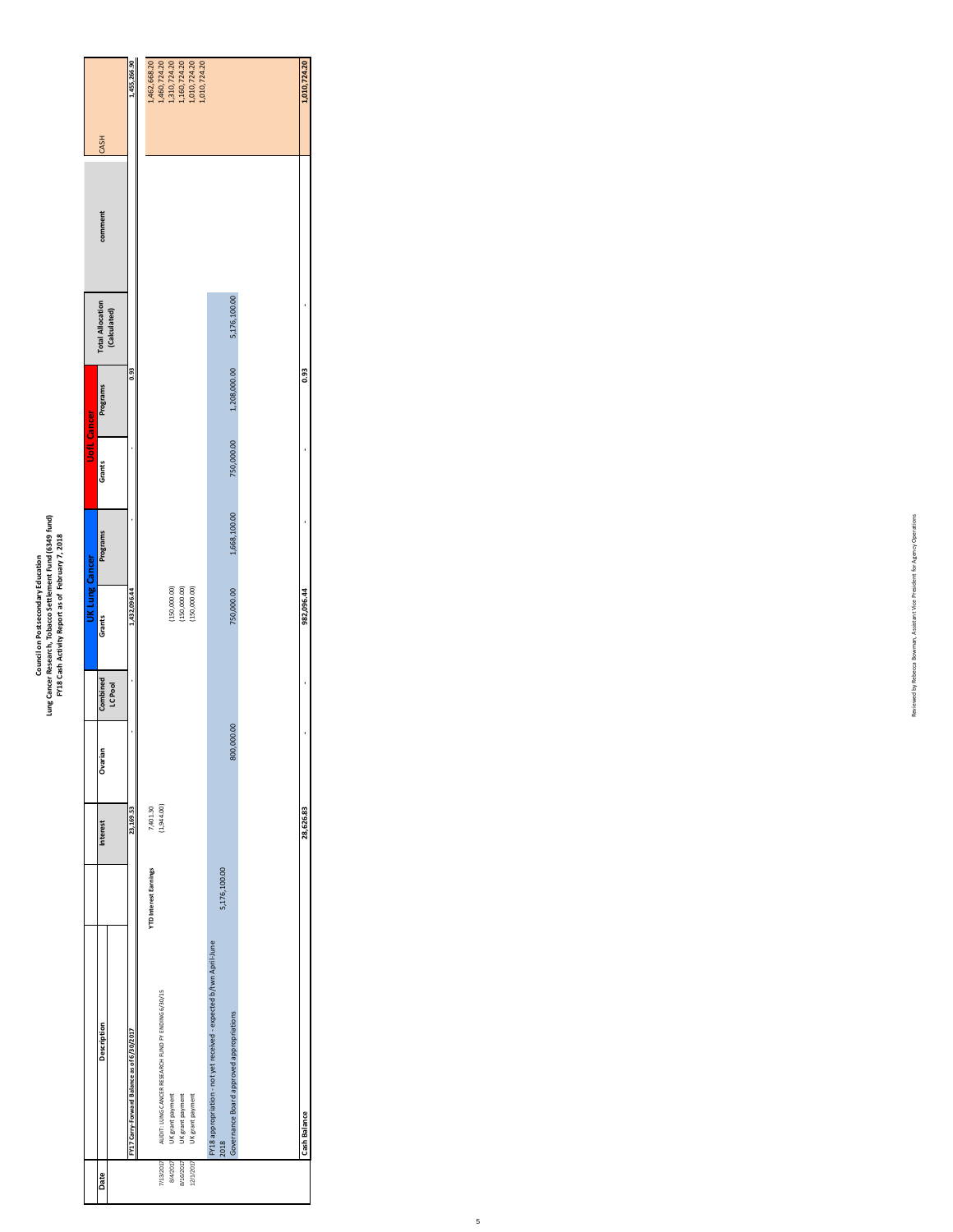#### **Kentucky Lung Cancer Research Program Governance Board February 14, 2018**

#### **KLCRP Grants**

ACTION: Recommend that the Board approve the KLCRP Grants for the Markey Cancer Center and the James Graham Brown Cancer Center.

Grants for approval have been submitted by the University of Kentucky and the University of Louisville and are attached.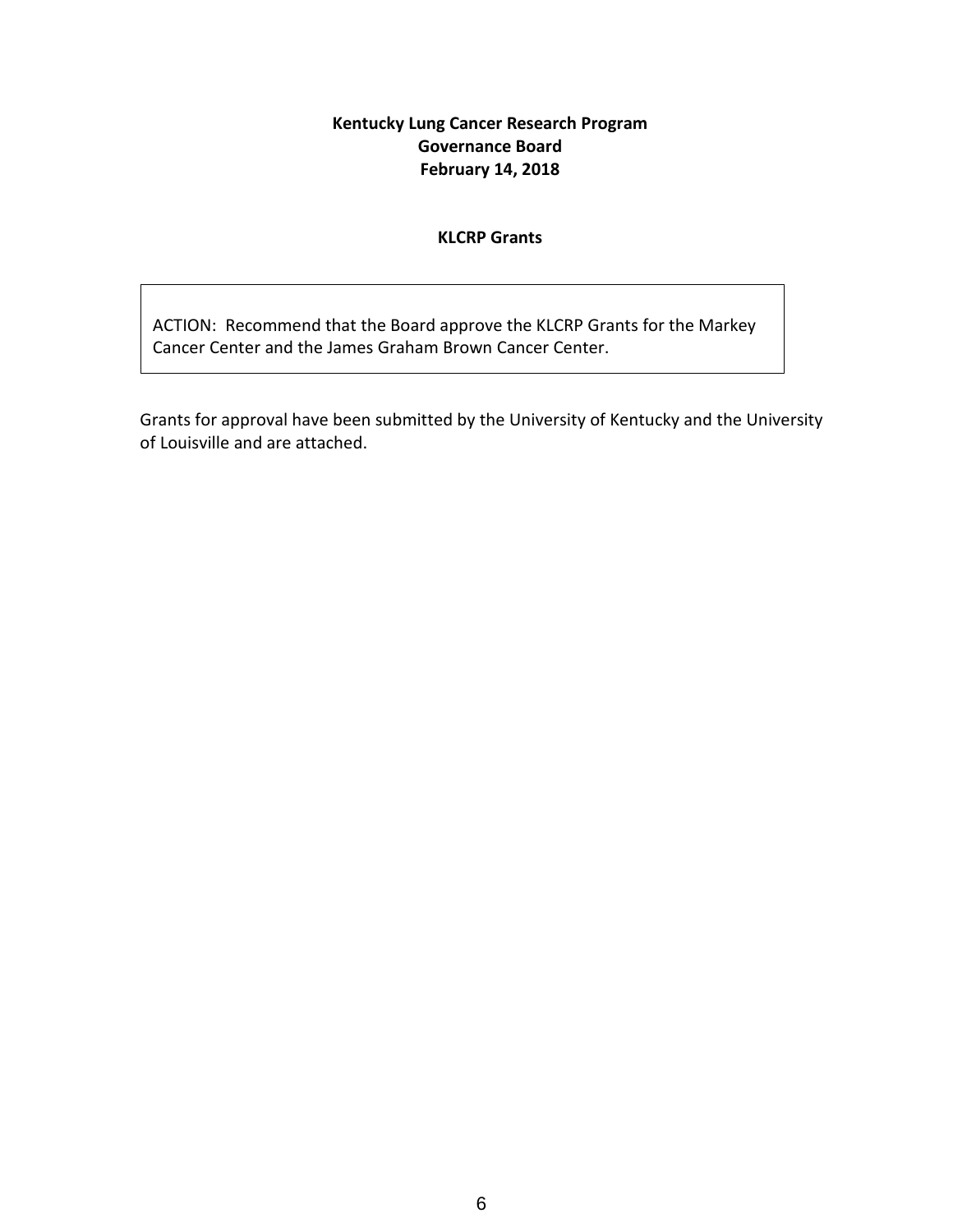#### **MARKEY KLCRP CYCLE GRANTS**

| <b>PI</b>              | Title                                                                                               | <b>Funding Request</b><br>Amount |
|------------------------|-----------------------------------------------------------------------------------------------------|----------------------------------|
| Jen Chen               | Identifying lung adenocarcinoma subtypes using<br>radiogenomics and deep learning                   | \$150,000                        |
| Jill Kolesar           | Assessing the mechanism of drug resistance in lung<br>cancer                                        | \$150,000                        |
| <b>Vivek Rangnekar</b> | A pilot study of molecular profile differences between<br>long and short term lung cancer survivors | \$150,000                        |
| Chi Wang               | Characterization of squamous cell lung cancers from<br><b>Appalachian Kentucky</b>                  | \$150,000                        |
| <b>Hsin-Sheng Yang</b> | A novel peptide to inhibit Rictor-amplified lung<br>tumorigenesis                                   | \$150,000                        |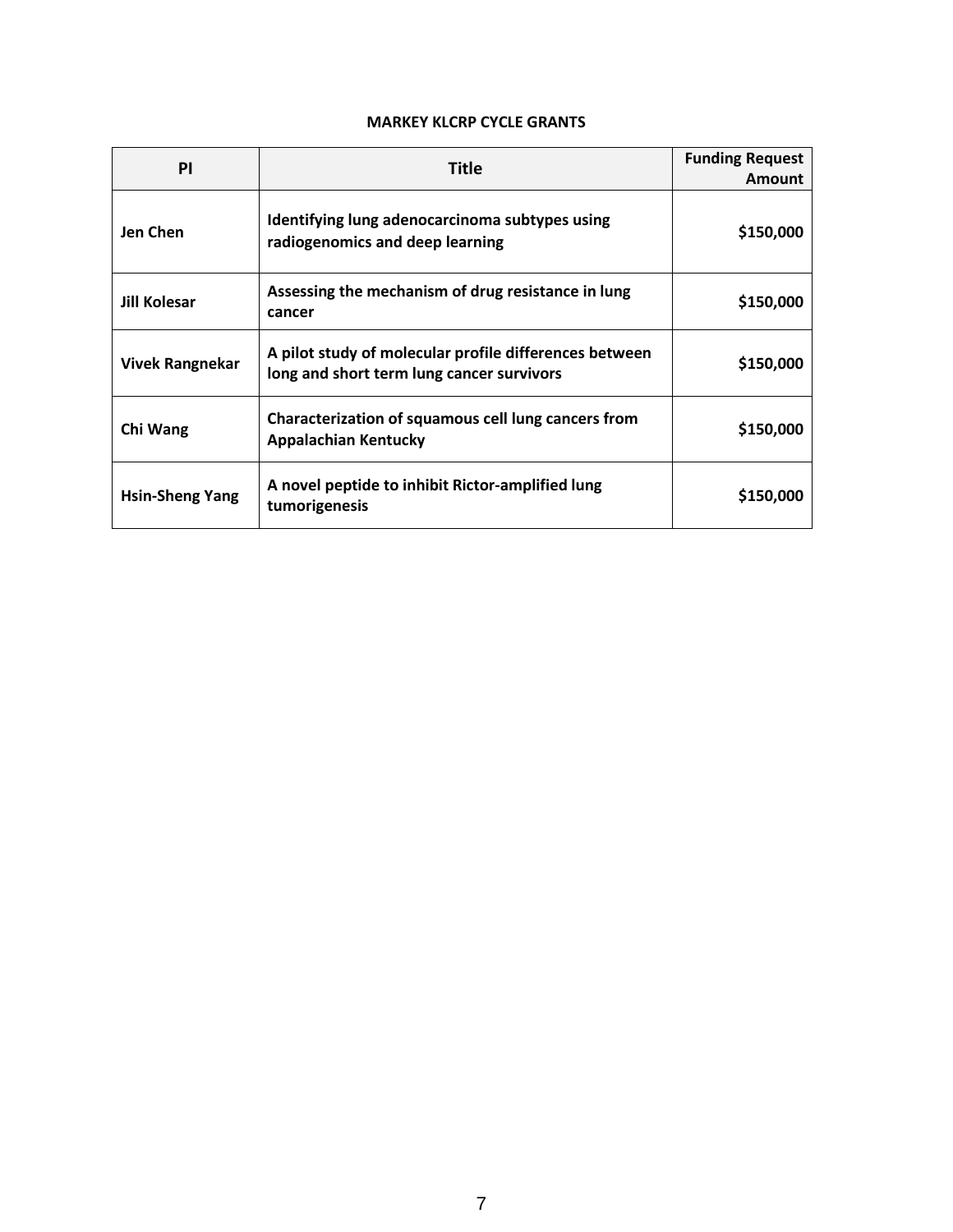#### James Graham Brown KLCRP Cycle Grants

| PI                | Title                                                                                                                    | Area                  | <b>Type of Res</b> | Amount    |
|-------------------|--------------------------------------------------------------------------------------------------------------------------|-----------------------|--------------------|-----------|
|                   | Understanding The Role of gamma-Secretase and Ubiquilin in<br>Antigen Processing, Interferon Signaling and Immunotherapy |                       |                    |           |
| Beverly, Levi J.  | Response                                                                                                                 | <b>IIP</b>            | basic              | \$150,000 |
| Donninger, Howard | Overcoming Lung Cancer MDSC-mediated Immune<br>Suppression by Targeting IL-6 signaling                                   | <b>IIP</b>            | translational      | \$150,000 |
| Li, Chi           | Inhibit Non-Small Cell Lung Cancer Growth by Targeting<br>Paraoxonase 2                                                  | ET/PCCS               | <b>basic</b>       | \$150,000 |
| Malik, M. Tariq   | Harnessing the Antitumor Immunity Mediated by Targeted<br>Radiotherapy                                                   | <b>ET/PCCS</b><br>/RB | translational      | \$150,000 |
| Wise, John P. Sr. | Particulate Hexavalent Chromium-Induced Exosome Release<br>in Human Lung Cells                                           | MBR/S                 | basic              | \$150,000 |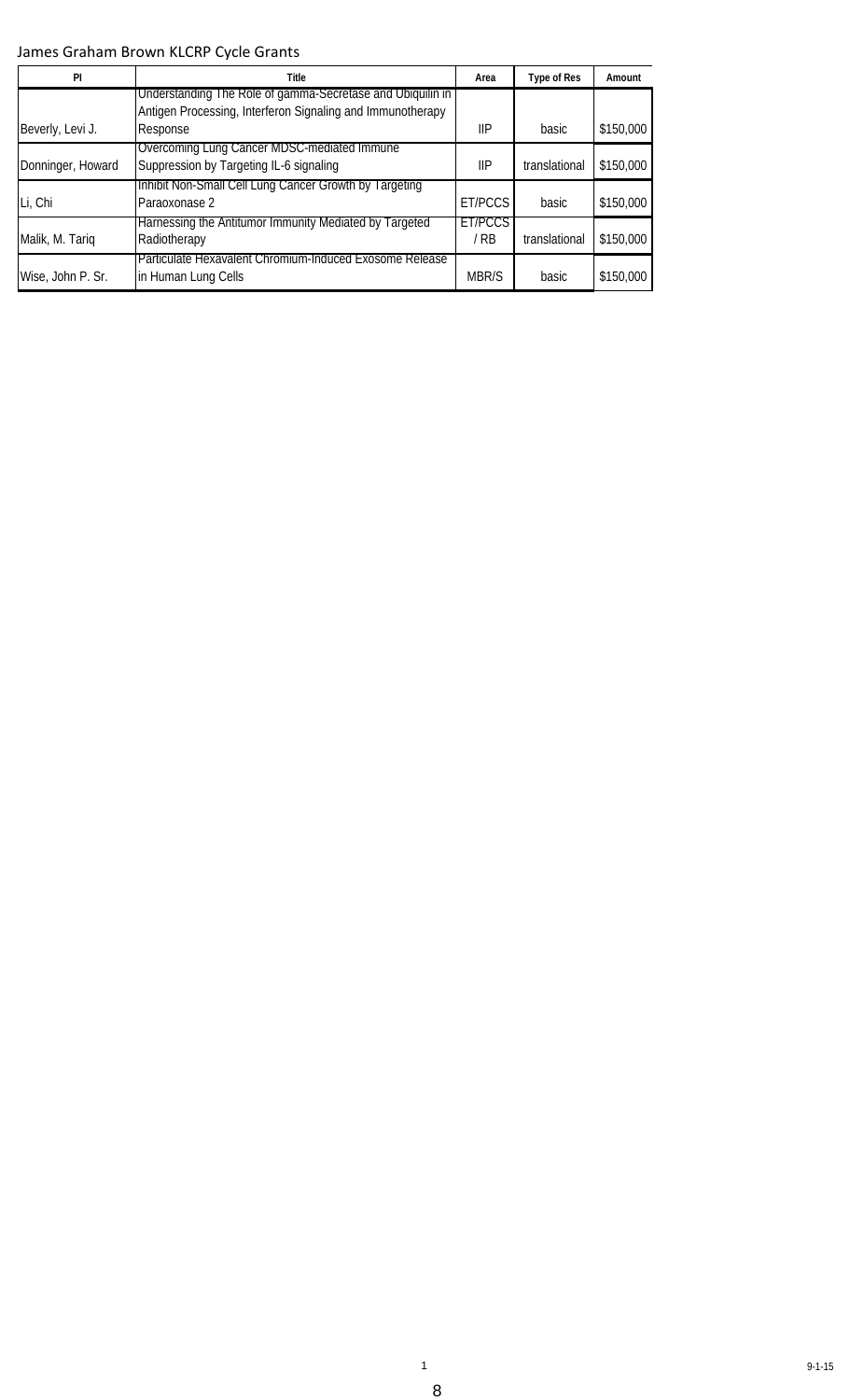### **LUNG CANCER TRUST TIMELINE**

February, August, November Governance Board 2018 meeting months

| <b>February 14, 2018</b>            | <b>Governance Board Meeting</b>                                                                                                                  |
|-------------------------------------|--------------------------------------------------------------------------------------------------------------------------------------------------|
|                                     | Investigator initiated grants proposed/review; Governor recommended<br>Biennial budget review; Review suggested year timelines working           |
|                                     | document; Begin discussion about strategic plan updates (Required review                                                                         |
|                                     | every two years: October 2016 was last review of October 2014 plan; no                                                                           |
|                                     | changes were made)                                                                                                                               |
| March - April                       | Council staff and institutions will respond as requested to the Auditor of                                                                       |
|                                     | Public Accountants while they conduct the required audit of all                                                                                  |
|                                     | expenditures from the lung cancer research fund.                                                                                                 |
| May 31                              | Institutions submit a biennial budget request to Council staff detailing                                                                         |
|                                     | administrative, grant, and individual initiative costs. (provided a biennial                                                                     |
|                                     | budget is approved by this date)                                                                                                                 |
| June 13, 2018                       | <b>Governance Board Meeting</b>                                                                                                                  |
|                                     | Current FY Investigator initiative grants proposed/review; Approve                                                                               |
|                                     | upcoming institution biennium budgets; discuss strategic plan revisions (if                                                                      |
|                                     | any)                                                                                                                                             |
| June 1                              | Institutions submit an invoice to Council staff for current fiscal year Board                                                                    |
|                                     | approved Investigator initiated grants and administrative costs (Processing                                                                      |
|                                     | is contingent on receiving prior year annual report, budget for future FY,                                                                       |
|                                     | and cash availability)                                                                                                                           |
| June - July                         | Council staff and institutions complete with signatures any modifications                                                                        |
|                                     | needed for the fiscal biennium contract. This contract has a separate line                                                                       |
|                                     | for each state fiscal year (FY18 and FY19).                                                                                                      |
| August 20                           | Center Directors and Institution representatives work together to create                                                                         |
|                                     | an annual executive summary outlining the activities and expenditures of                                                                         |
|                                     | the preceding first year. The Center annual reports will be completed by                                                                         |
|                                     | this time to support the executive summary.                                                                                                      |
|                                     | Circulate to board members at least one week in advance of August 31 so                                                                          |
|                                     | they may review, make comments to prepare report for approval at the                                                                             |
|                                     | August 29 meeting.                                                                                                                               |
| August 29, 2018                     | <b>Governance Board Meeting</b><br>Current FY Investigator initiative grants proposed/review. Discuss strategic                                  |
|                                     | plan (Required review every two years: October 2016 was last review of                                                                           |
|                                     | October 2014 plan; no changes were made)                                                                                                         |
|                                     |                                                                                                                                                  |
|                                     | By statute: The Governance Board of the Lung Cancer Research Project                                                                             |
|                                     | shall submit an annual report to the Governor and the Legislative Research<br>Commission by September 1 each year for the preceding fiscal year, |
|                                     | outlining its activities and expenditures.                                                                                                       |
| September 15                        | Submit fiscal year end June 30 detailed expenditure reports by September                                                                         |
|                                     | 15 (77 days after contract fiscal end)                                                                                                           |
| November 14, 2018                   | <b>Governance Board Meeting</b>                                                                                                                  |
| *Suggested meeting after FY reports | Current FY Investigator initiative grants proposed/review; Approve                                                                               |
| are due                             | strategic plan (even years only                                                                                                                  |